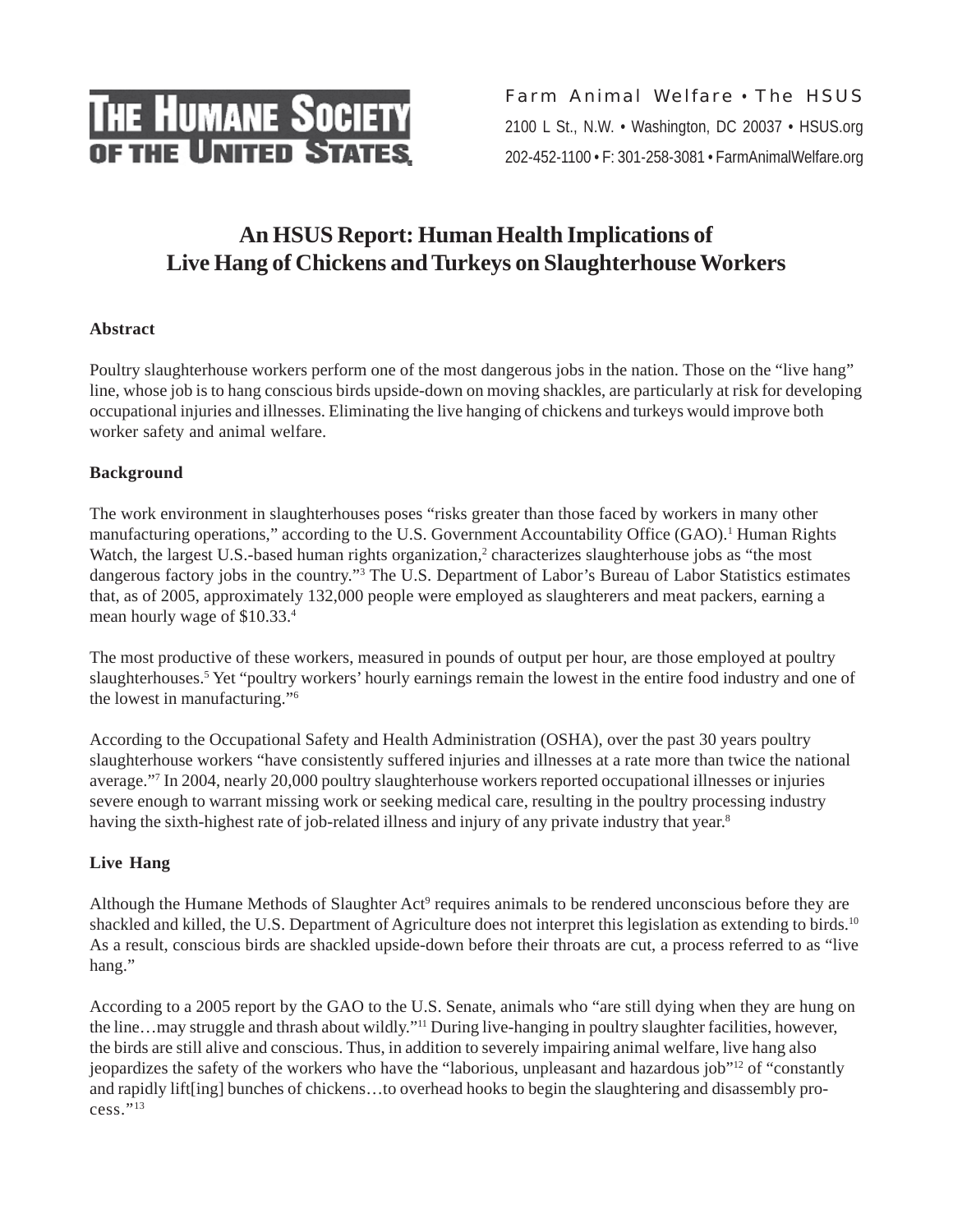### **Inadequate Lighting**

After birds have been dumped from their transport crates onto a conveyor belt in the slaughter facility, they are hung by their feet from metal shackles on an overhead conveyor.<sup>14</sup> This step in the slaughtering process is performed in near-total darkness in order to quiet the birds,<sup>15,16</sup> to "facilitate grasping and hanging them,"<sup>17</sup> and to reduce injuries to their bodies, which can result in carcass downgrades.18 The inadequate lighting in this area of the slaughterhouse contributes to a number of occupational hazards including cuts, slips, and falls.19

#### **Responses from Conscious Birds**

Many of the health risks created by live hang result from workers having to invert still-conscious birds and shackle them on an overhead conveyor line. As workers attempt to hang the birds by their feet, the animals may scratch, peck, and bite,  $20,21,22$  and their flailing movements lead to high levels of dust in the live hang room.  $23,24,25$ 

According to the International Labour Organization's Encyclopaedia of Occupational Health and Safety, the dangers present in the live hang room also include "suddenly sprayed urine or faeces in the face."<sup>26</sup> A Human Rights Watch report echoes this description: "[A]s workers finally hoist the birds onto the hooks, the chickens urinate and defecate out of desperation, often hitting the workers below."<sup>27</sup>

If workers are cut or scratched by the birds, their wounds can easily become infected in these unsanitary conditions.28 Additionally, dust and mites from the birds' feathers can quickly become airborne in a dry, hot environment,<sup>29</sup> putting workers at risk of developing both visual and respiratory ailments.<sup>30,31</sup> According to OSHA, live hang workers "get covered with poultry mess and dust that can expose them to diseases associated with handling live chickens and contact with poultry feces and dust, such as allergic alveolitis, cryptosporidiosis, histoplasmosis, hypersensitivity pneumonitis, psittacosis, and Newcastle disease."<sup>32</sup>

#### **Line Speeds**

The Congressional Research Service reports that "for the past century, line speeds have been a constant worker complaint"<sup>33</sup> among all slaughterhouse employees. Once removed from the transport crates, "chickens are flooding into a completely dark and uncomfortably warm [live hang] room at about 200 a minute."34 To keep up with a conveyor line that generally runs at a speed of 180 shackles per minute,<sup>35</sup> a single worker must typically hang at least 23 birds per minute.<sup>36</sup> The rapid line speeds can result in shackles striking workers' hands,<sup>37</sup> and researchers at Wake Forest University School of Medicine found that rates for carpal tunnel syndrome and similar medical conditions due to fast, repetitive motion have been on the rise among poultry slaughterhouse workers despite their decline among other workers in manufacturing industries.<sup>38</sup>

#### **Poor Ergonomics**

The design of the live hang area and nature of the work also pose risks. Live hang workers must continuously reach down approximately to waist level to grab birds from a moving conveyor belt and then hang each one's feet on an overhead shackle moving in the opposite direction.<sup>39,40</sup> One hazard of this system is the possibility of ensnaring a gloved finger in a moving shackle.41,42 In addition, one researcher reported that the "fingers and knuckles of one eight-year-veteran I talked to were swollen to the point of being almost unrecognizable."<sup>43</sup>

Other hazards include the disorienting effect of keeping pace with high-speed conveyors running in opposite directions,<sup>44,45</sup> and "shoulder, back, and neck strain because of awkward postures and repetitive motion."<sup>46</sup> Live hang also requires that workers stand for long periods of time on hard surfaces, which can lead to fatigue and pain in their lower back and legs.47,48 This is exacerbated by the fact that the rubber boots typically worn by these workers provide little to no arch support.<sup>49</sup>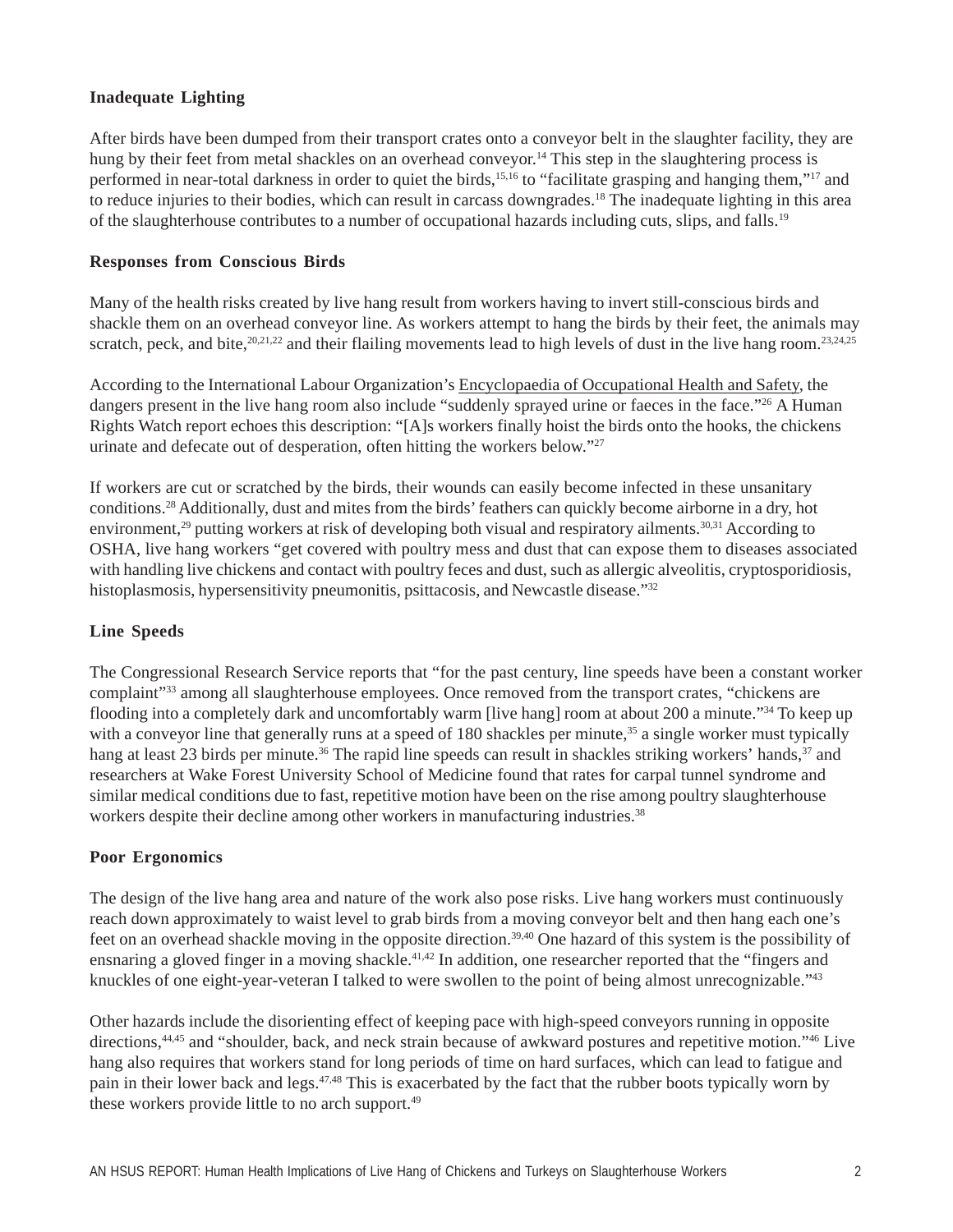The International Labour Organization notes that the "hanger's job is extremely stressful from both a physiological and psychological standpoint."50 Minimizing the bending and lifting required could improve performance and retention while decreasing medical claims.<sup>51</sup>

## **Eliminating Live Hang**

An alternative method of slaughtering birds is controlled atmosphere killing (CAK). In CAK systems, live birds are kept in their transport crates after reaching the slaughterhouse. While still crated, they are passed through a chamber containing gas mixtures that, while not poisonous, cause the birds to die by anoxia.

CAK eliminates the dangers posed by live hang since the birds are already dead when they are hung on shackles for processing. For workers, this means more light and less noise and dust, $52,53$  as well as an end to the hazards posed by inverting and shackling conscious birds.

MBA Poultry in Nebraska and Michigan Turkey Producers have begun using controlled atmosphere stunning (CAS), in which the birds are rendered unconscious before being shackled. As a result,

> The MBA plant no longer has a dim, dusty hanging room. Instead the hanging area in the same room as the CAS system is well lit and relatively calm since the birds are already unconscious. The environment seems to be something MBA employees appreciate since turnover among hangers has dropped by at least 75 percent since the CAS system was installed.54

By using a mechanized loader in conjunction with a CAS system, the system employed by Michigan Turkey Producers ensures that "birds can be loaded at the farm and unloaded at the plant without being touched by human hands when the birds are conscious."<sup>55</sup>

## **Conclusion**

Eliminating live hang of conscious chickens and turkeys in slaughterhouses is critical for improving worker safety and animal welfare. Use of CAK or CAS systems enables workers to avoid the risks posed by live hanging.

## **References**

- 1. U.S. Government Accountability Office. 2005. Workplace safety and health: safety in the meat and poultry industry, while improving, could be further strengthened. Report to the Ranking Minority Member, Committee on Health, Education, Labor, and Pensions, U.S. Senate. www.gao.gov/new.items/d0596.pdf. Accessed October 9, 2006.
- 2. Human Rights Watch. About HRW: Who we are, what we do. www.hrw.org/about/whoweare.html. Accessed February 20, 2007.
- 3. Compa L and Fellner J. 2005. Meatpacking's human toll. Washington Post, August 3. www.washingtonpost.com/wp-dyn/content/article/2005/08/02/AR2005080201936.html. Accessed October 9, 2006.
- 4. U.S. Department of Labor, Bureau of Labor Statistics. 2005. Occupational employment and wages, slaughterers and meat packers. May. www.bls.gov/oes/current/oes513023.htm. Accessed October 13, 2006.
- 5. Hall B. 1995. The kill line: facts of life, proposals for change. In: Stull DD, Broadway MJ, and Griffith DC (eds.), Any Way You Cut It: Meat Processing and Small-Town America (Lawrence, KS: University Press of Kansas, pp. 213-230).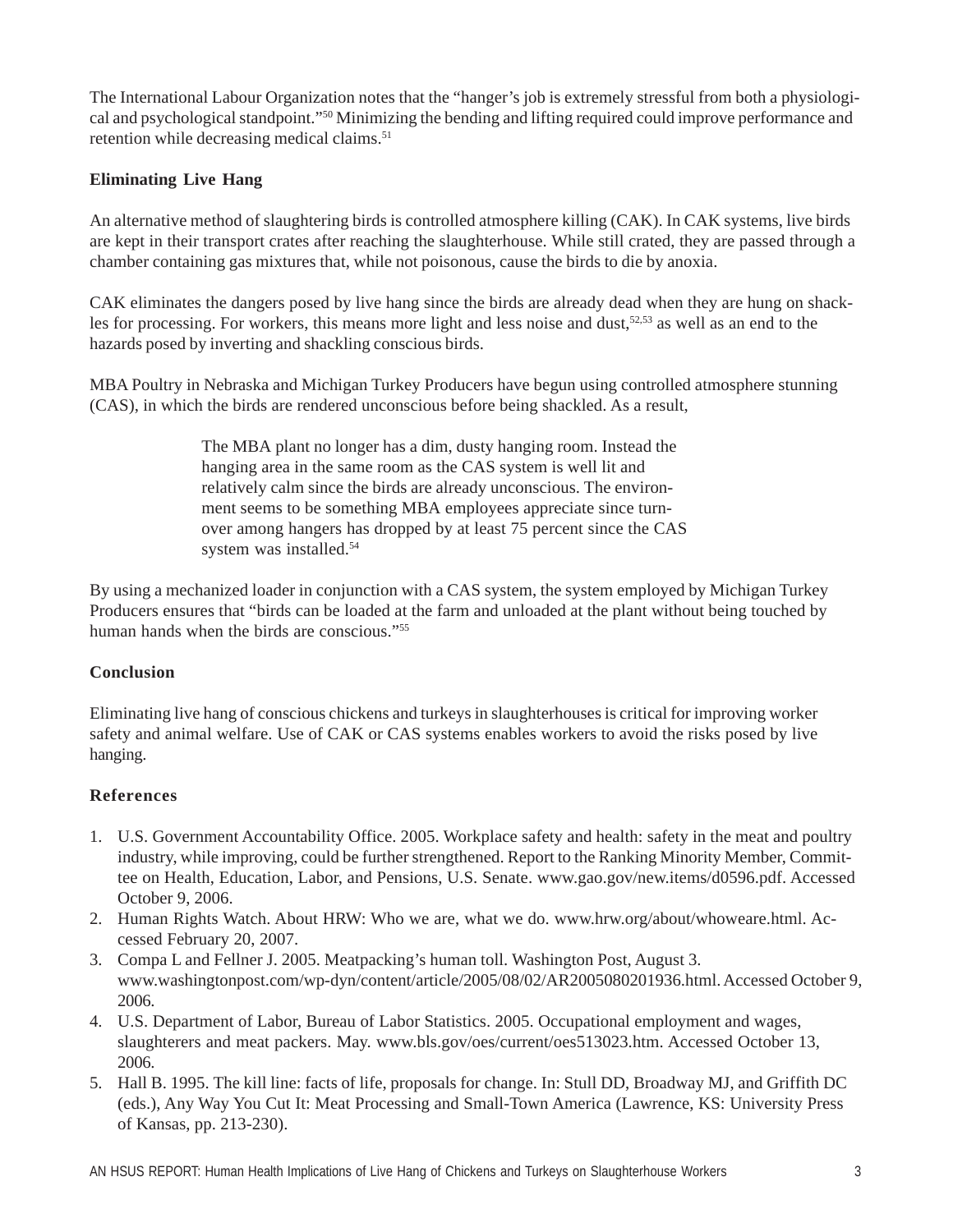- 6. Hetrick RL. 1994. Why did employment expand in poultry processing plants? U.S. Department of Labor, Bureau of Labor Statistics, Monthly Labor Review, June, pp. 31-4.
- 7. U.S. Department of Labor, Occupational Safety and Health Administration. Poultry Processing Industry eTool. www.osha.gov/SLTC/etools/poultry. Accessed November 11, 2005.
- 8. Quandt SA, Grzywacz JG, Marin A, et al. 2006. Illnesses and injuries reported by Latino poultry workers in Western North Carolina. American Journal of Industrial Medicine 49:343-51.
- 9. 7 U.S.C. §§ 1901 et seq.
- 10. U. S. Department of Agriculture, Food Safety and Inspection Service. Treatment of Live Poultry Before Slaughter, 70 Fed. Reg. 56624 (September 28, 2005).
- 11. U.S. Government Accountability Office. 2005. Workplace safety and health: safety in the meat and poultry industry, while improving, could be further strengthened. Report to the Ranking Minority Member, Committee on Health, Education, Labor, and Pensions, U.S. Senate. www.gao.gov/new.items/d0596.pdf. Accessed October 9, 2006.
- 12. Lee KM, Gogate R, and Carey R. 1998. Automated singulating system for transfer of live broilers. In: Proceedings of the 1998 Institute of Electrical and Electronics Engineers (IEEE) International Conference on Robotics and Automation (Leuven, Belgium, pp. 3356-61).
- 13. Human Rights Watch. 2004. Blood, sweat, and fear: workers' rights in U.S. meat and poultry plants. www.hrw.org/reports/2005/usa0105/usa0105.pdf. Accessed October 9, 2006.
- 14. U.S. Department of Labor, Occupational Safety and Health Administration. Poultry Processing Industry eTool. Receiving and Killing, Task 3: Live Hang. www.osha.gov/SLTC/etools/poultry/receiving/ 03 live hang.html. Accessed November 11, 2005.
- 15. Ashdown T. 1998. Poultry processing. In: Stellman JM (ed.), International Labour Organization Encyclopaedia of Occupational Health and Safety, Fourth Edition (Geneva: International Labour Organization). www.ilo.org/encyclopaedia/?d&nd=857200050&prevDoc=857000685. Accessed October 12, 2006.
- 16. U.S. Department of Labor, Occupational Safety and Health Administration. Poultry Processing Industry eTool. Receiving and Killing, Task 3: Live Hang. www.osha.gov/SLTC/etools/poultry/receiving/ 03 live hang.html. Accessed November 11, 2005.
- 17. Lee KM, Gogate R, and Carey R. 1998. Automated singulating system for transfer of live broilers. In: Proceedings of the 1998 Institute of Electrical and Electronics Engineers (IEEE) International Conference on Robotics and Automation (Leuven, Belgium, pp. 3356-61).
- 18. Sams AR. 2001. First processing: slaughter through chilling. In: Sams AR (ed.), Poultry Meat Processing (Boca Raton: CRC Press, pp. 19-34).
- 19. U.S. Department of Labor, Occupational Safety and Health Administration. Poultry Processing Industry eTool. Receiving and Killing, Task 3: Live Hang. www.osha.gov/SLTC/etools/poultry/receiving/ 03 live hang.html. Accessed November 11, 2005.
- 20. Linder M. 1995. I gave my employer a chicken that had no bone: joint firm-state responsibility for linespeed-related occupational injuries. Case Western Reserve Law Review 46:33-143.
- 21. Human Rights Watch. 2004. Blood, sweat, and fear: workers' rights in U.S. meat and poultry plants. www.hrw.org/reports/2005/usa0105/usa0105.pdf. Accessed October 9, 2006.
- 22. Ashdown T. 1998. Poultry processing. In: Stellman JM (ed.), International Labour Organization Encyclopaedia of Occupational Health and Safety, Fourth Edition (Geneva: International Labour Organization). www.ilo.org/encyclopaedia/?d&nd=857200050&prevDoc=857000685. Accessed October 12, 2006.
- 23. Ibid.
- 24. Lee KM, Gogate R, and Carey R. 1998. Automated singulating system for transfer of live broilers. In: Proceedings of the 1998 Institute of Electrical and Electronics Engineers (IEEE) International Conference on Robotics and Automation (Leuven, Belgium, pp. 3356-61).
- 25. Striffler S. 2002. Inside a poultry processing plant: an ethnographic portrait. Labor History 43(3):305-13.
- 26. Ashdown T. 1998. Poultry processing. In: Stellman JM (ed.), International Labour Organization Encyclopaedia of Occupational Health and Safety, Fourth Edition (Geneva: International Labour Organization). www.ilo.org/encyclopaedia/?d&nd=857200050&prevDoc=857000685. Accessed October 12, 2006.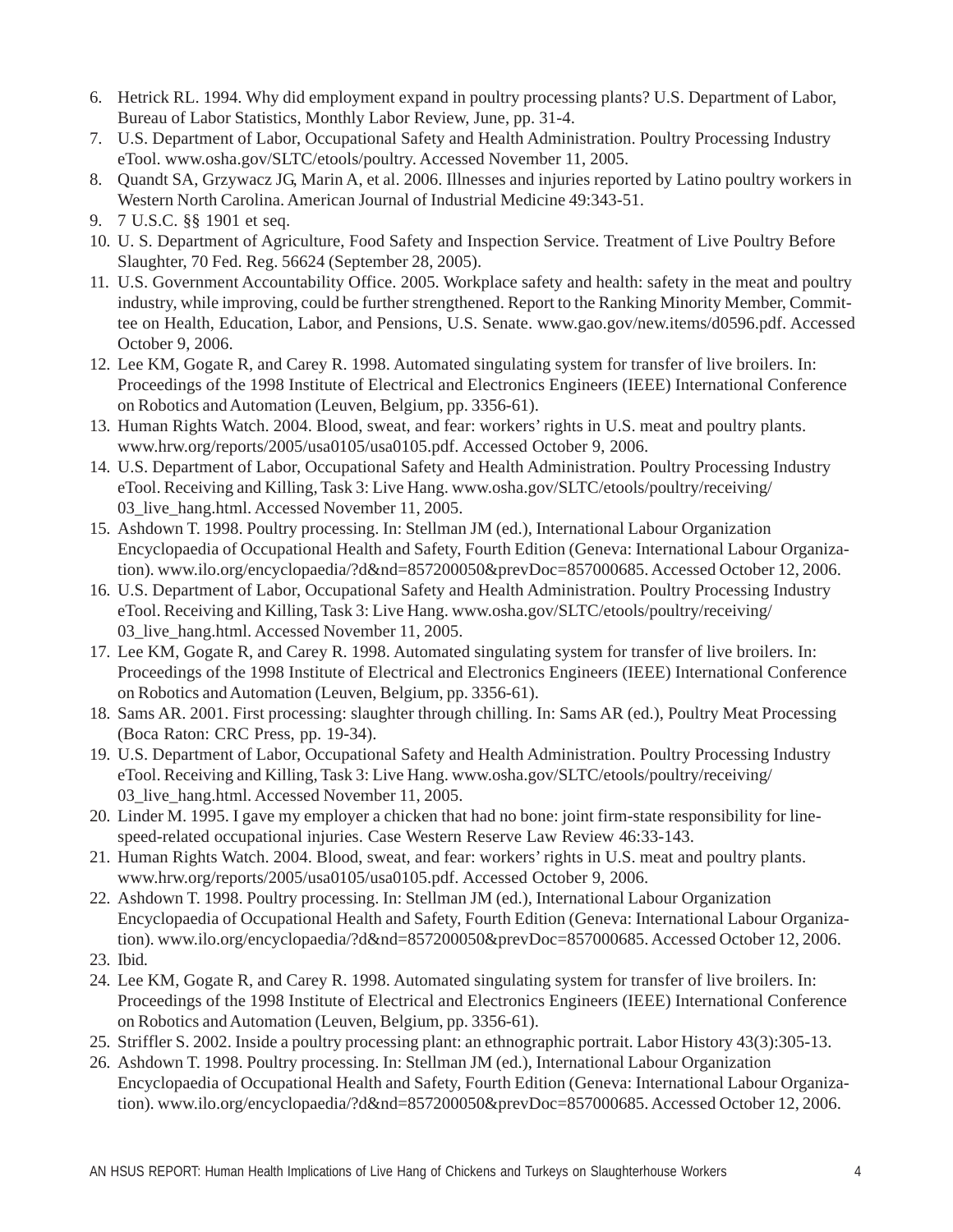- 27. Human Rights Watch. 2004. Blood, sweat, and fear: workers' rights in U.S. meat and poultry plants. www.hrw.org/reports/2005/usa0105/usa0105.pdf. Accessed October 9, 2006.
- 28. Lee KM, Gogate R, and Carey R. 1998. Automated singulating system for transfer of live broilers. In: Proceedings of the 1998 Institute of Electrical and Electronics Engineers (IEEE) International Conference on Robotics and Automation (Leuven, Belgium, pp. 3356-61).
- 29. Ashdown T. 1998. Poultry processing. In: Stellman JM (ed.), International Labour Organization Encyclopaedia of Occupational Health and Safety, Fourth Edition (Geneva: International Labour Organization). www.ilo.org/encyclopaedia/?d&nd=857200050&prevDoc=857000685. Accessed October 12, 2006.
- 30. Lee KM, Gogate R, and Carey R. 1998. Automated singulating system for transfer of live broilers. In: Proceedings of the 1998 Institute of Electrical and Electronics Engineers (IEEE) International Conference on Robotics and Automation (Leuven, Belgium, pp. 3356-61).
- 31. Sams AR. 2001. First processing: slaughter through chilling. In: Sams AR (ed.), Poultry Meat Processing (Boca Raton: CRC Press, pp. 19-34).
- 32. U.S. Department of Labor, Occupational Safety and Health Administration. Poultry Processing Industry eTool. Receiving and Killing, Task 3: Live Hang. www.osha.gov/SLTC/etools/poultry/receiving/ 03 live hang.html. Accessed November 11, 2005.
- 33. Whittaker WG. 2005. Labor practices in the meat packing and poultry processing industry: an overview. Congressional Research Service. www.nationalaglawcenter.org/assets/crs/RL33002.pdf. Accessed October 12, 2006.
- 34. Striffler S. 2002. Inside a poultry processing plant: an ethnographic portrait. Labor History 43(3):305-13.
- 35. Lee KM. 2001. Design criteria for developing an automated live-bird transfer system. Institute of Electrical and Electronics Engineers (IEEE) Transactions on Robotics and Automation 17(4):483-90.
- 36. Ashdown T. 1998. Poultry processing. In: Stellman JM (ed.), International Labour Organization Encyclopaedia of Occupational Health and Safety, Fourth Edition (Geneva: International Labour Organization). www.ilo.org/encyclopaedia/?d&nd=857200050&prevDoc=857000685. Accessed October 12, 2006. 37. Ibid.
- 38. Quandt SA, Grzywacz JG, Burke B, et al. 2005. Occupational illnesses and injuries among Latino poultry workers in Western North Carolina. Wake Forest University School of Medicine, Department of Family and Community Medicine, Center for Latino Health Research.
- 39. Ashdown T. 1998. Poultry processing. In: Stellman JM (ed.), International Labour Organization Encyclopaedia of Occupational Health and Safety, Fourth Edition (Geneva: International Labour Organization). www.ilo.org/encyclopaedia/?d&nd=857200050&prevDoc=857000685. Accessed October 12, 2006.
- 40. Lee KM, Gogate R, and Carey R. 1998. Automated singulating system for transfer of live broilers. In: Proceedings of the 1998 Institute of Electrical and Electronics Engineers (IEEE) International Conference on Robotics and Automation (Leuven, Belgium, pp. 3356-61).
- 41. Ashdown T. 1998. Poultry processing. In: Stellman JM (ed.), International Labour Organization Encyclopaedia of Occupational Health and Safety, Fourth Edition (Geneva: International Labour Organization). www.ilo.org/encyclopaedia/?d&nd=857200050&prevDoc=857000685. Accessed October 12, 2006.
- 42. Lee KM, Gogate R, and Carey R. 1998. Automated singulating system for transfer of live broilers. In: Proceedings of the 1998 Institute of Electrical and Electronics Engineers (IEEE) International Conference on Robotics and Automation (Leuven, Belgium, pp. 3356-61).
- 43. Striffler S. 2005. Chicken: The Dangerous Transformation of America's Favorite Food (New Haven: Yale University Press).
- 44. Ashdown T. 1998. Poultry processing. In: Stellman JM (ed.), International Labour Organization Encyclopaedia of Occupational Health and Safety, Fourth Edition (Geneva: International Labour Organization). www.ilo.org/encyclopaedia/?d&nd=857200050&prevDoc=857000685. Accessed October 12, 2006.
- 45. Lee KM, Gogate R, and Carey R. 1998. Automated singulating system for transfer of live broilers. In: Proceedings of the 1998 Institute of Electrical and Electronics Engineers (IEEE) International Conference on Robotics and Automation (Leuven, Belgium, pp. 3356-61).